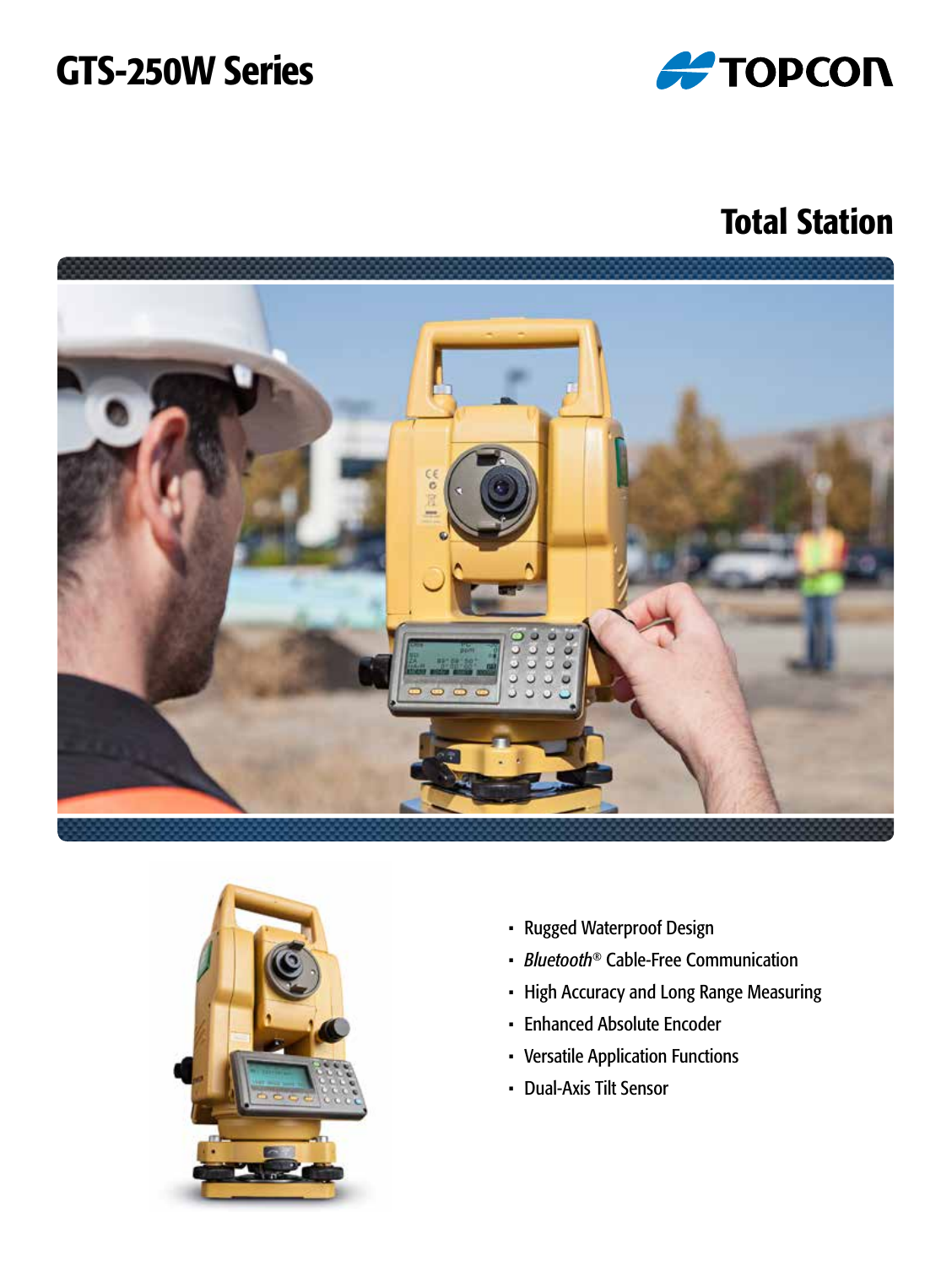## GTS-250W Series Total Station

The GTS-250W Series combines Topcon's tradition of rugged field-ready quality and accuracy and places it in an economical, compact design perfect for everyday measuring and positioning applications such as topo and construction layout.

The entry-level value choice GTS-250W – built with Topcon's precision and durability. The GTS-250W provides the construction professional with a dedicated layout solution. Use the on-board software to layout points in the field, confident that with Topcon, you'll be right on target. Use any of Topcon's field controllers running MAGNET™ software tailored to more advanced construction tasks.

The GTS-250W has a backlit 24 key alphanumeric keyboard. This keyboard makes it easier and faster to key in codes and other alpha or numeric fields.

For contractors looking for a full tablet computer, connect the GTS-250W to Topcon's Tesla, or use the FC-2600 with full alphanumeric keyboard, or our touch screen FC-250 cable-free. *Bluetooth*® provides you with flexibility to be be up to 10 feet away from the GTS-250W.



#### **High Accuracy Long Range Measurement**

The GTS-250W can measure distance to a single prism at 2,000m (6,600 ft.) and to a triple prism at 2,700m (8,900 ft.).



#### **Dual-Axis Compensation**

The dual-axis tilt sensor automatically corrects the vertical and horizontal angle compensation for miss-leveling error, ensuring accurate and reliable angle readings.



#### **Application Functions**

The GTS-250W has many on-board programs. Remote Elevation for hard to reach overhead objects, Missing Line Distance, Layout for construction staking, and Topography to collect as-builts.



#### **Rugged Waterproof Design**

IP54 weatherproof rating provides protection from dust and rain as well as other inclement weather conditions. Operates in temperatures from -4ºF to 122ºF (-20ºC to 50ºC).

#### **Field Controller**

Use one of Topcon's many models of field controllers to get more out of your GTS-250W. Simply mount the field controller on the tripod and connect them with a cable or use *Bluetooth*® for cable-free operation. Now you can have all of your measurements or layout design plans visible on the large colorful touch screen field controller. Using MAGNET™ Field, Field Site, or Field Layout will increase your productivity in the field.





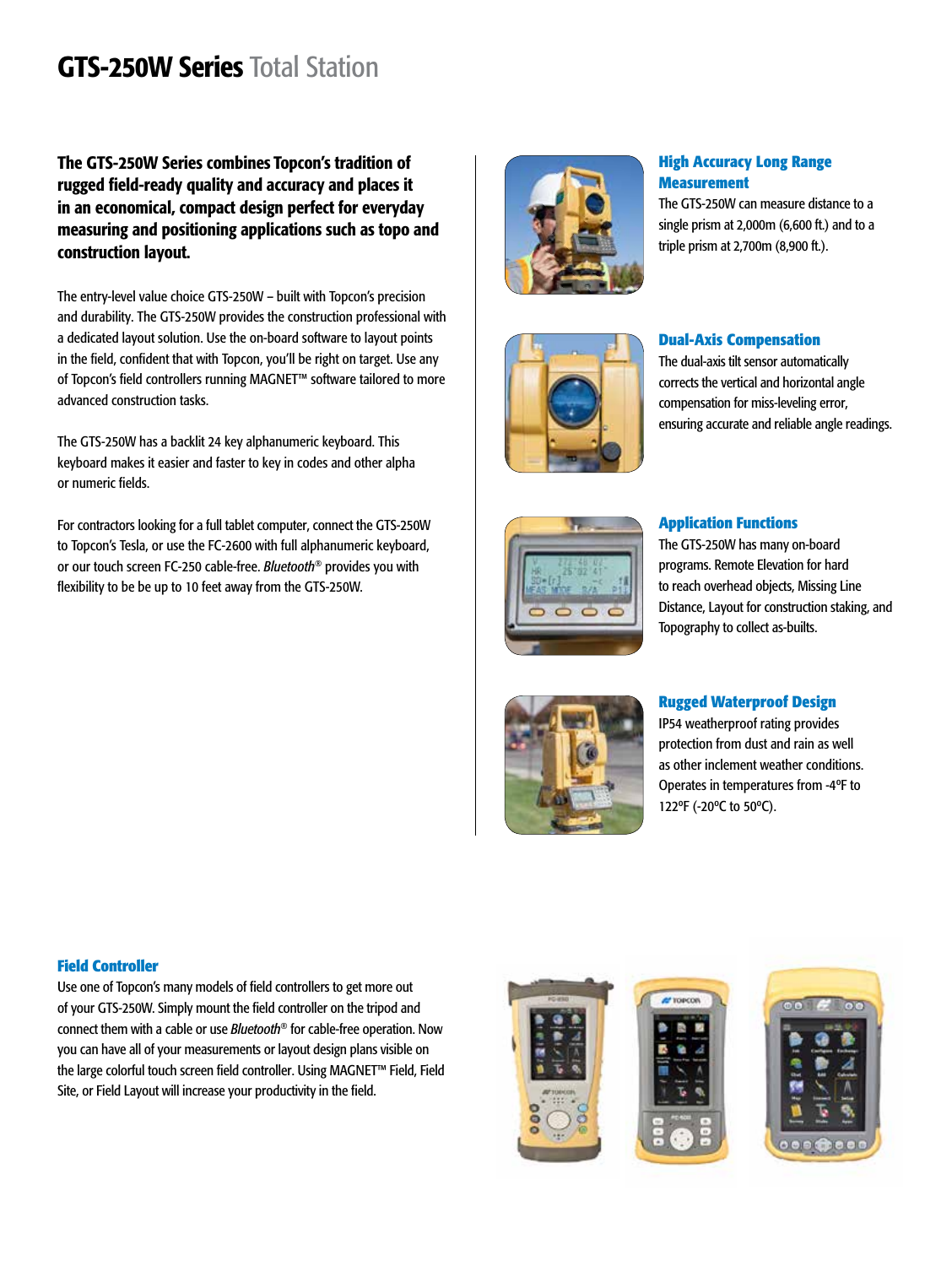



#### **Battery Life - Up to 27 Hours**

The on-board removable battery allows 27 hours of continuous measurement in the angle/ distance mode, and lasts 45 hours on the job for angle measurement only. One battery will be sufficient for most full day staking or data collection.